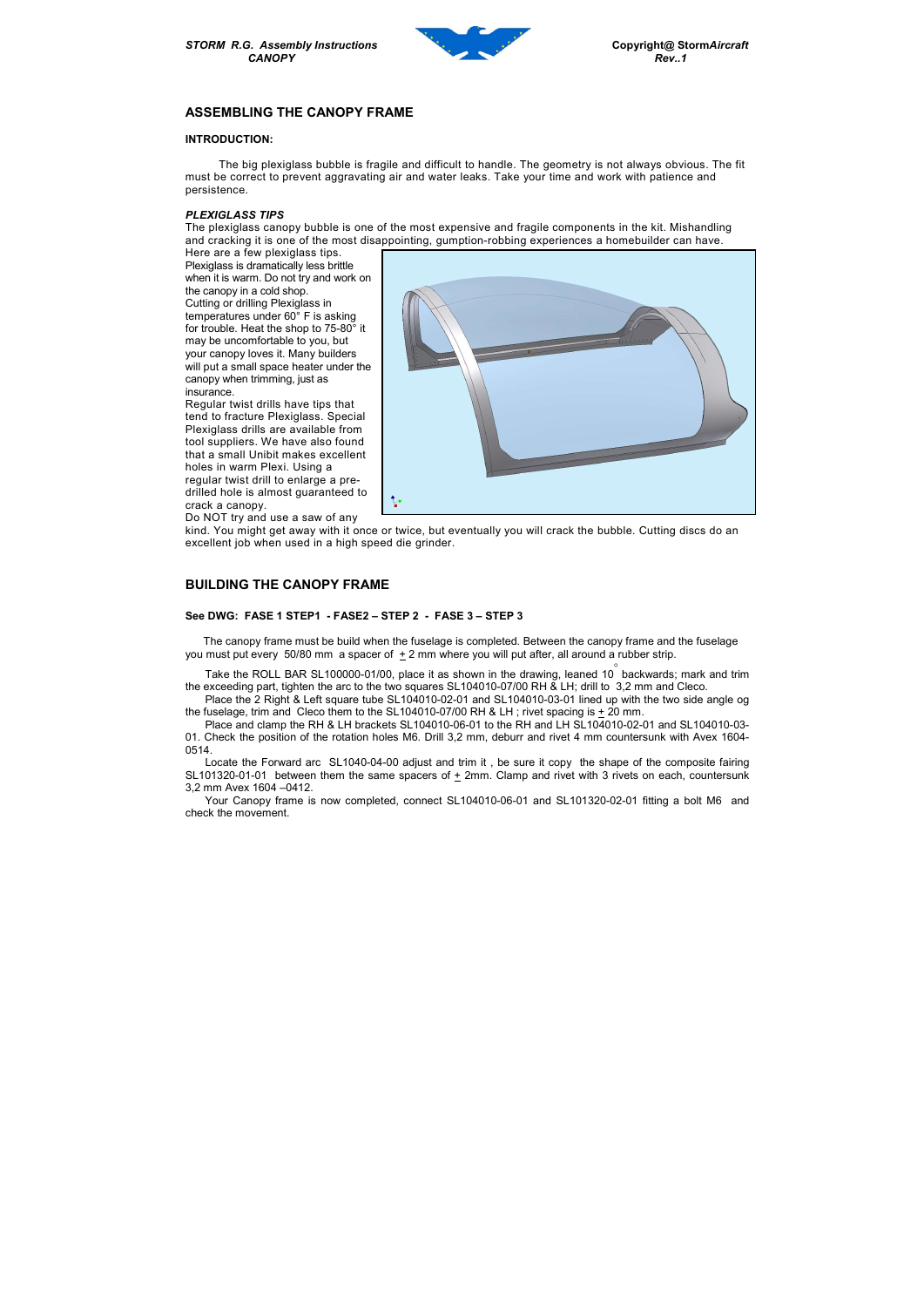STORM R.G. Assembly Instructions Copyright@ StormAircraft



### CANOPY TRIMMING AND FITTING

The STORM RG canopy has been vacuum molded for precise dimension and contour control. It should be trimmed and fitted to approximately the final position. Because the canopy is large,and expensive we recommend enlisting a helper during the trimming and fitting stages.



For cutting the plexiglass, we recommend using the 75/80 mm cutting discs. Mounted on a 6mm mandrel and used with a high speed hand held drill or a die grinder, plexiglass cutting can be fast, clean, and safe. Because it is possible for the cut-off tool to slip, we suggest that the builder cover the plexiglass with thick electrical tape along the line to be cut. Thus, if the cutting disk should slip and cut in too deep, the mandrel will not be as likely to damage the plexiglass.

 Remove the canopy and trim in the areas where it seems necessary. Trim less than you feel is needed and fit the canopy on the fuselage again. You should be able to notice the effects of this trimming, and mark the canopy again for further trimming.

Now the canopy can be fitted on its frame

With a felt-tip pen, mark where you must trim the outside of the structure; with a lapper and a special disk for plastic start contouring by following the marking. Protect your eyes, nose and mouth with glasses and a faceplate.

Reassemble the structure on the frame and lay the windshield on it. Make sure that the front pipe and the back arc are in the right position, make some tacking holes.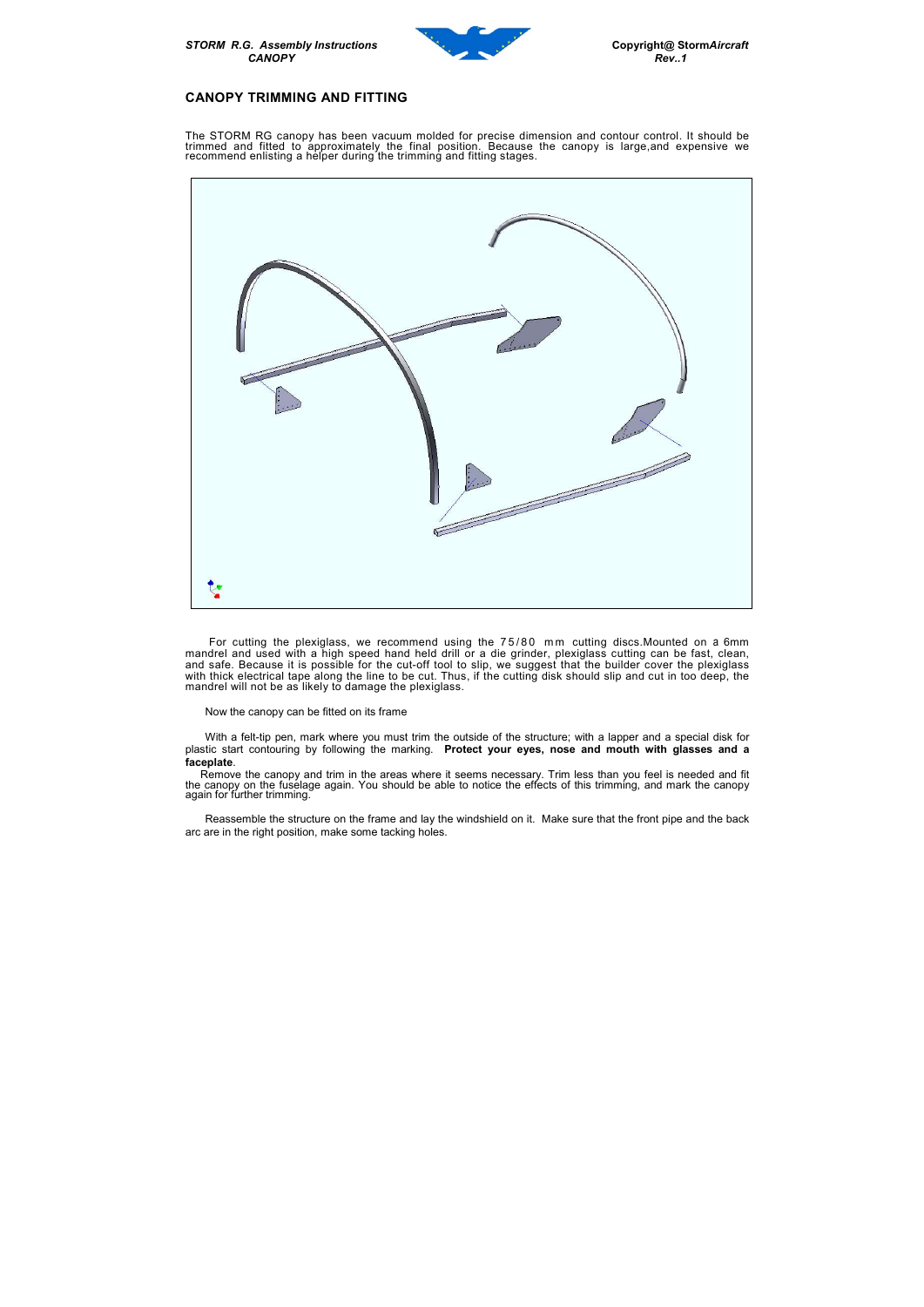STORM R.G. Assembly Instructions Copyright@ StormAircraft CANOPY Rev. 1



CAUTION: THE DRILL MUST HAVE A VERY STRAIGHT ANGLE

## 135-140 AND AN ALMOST NULL RAKE. THE DRILLING MACHINE MUST BE OPERATED BEFORE TOUCHING THE ACRILIC WINDSHIELD WITH A HIGH ROTATION NUMBER AND WITH A LOW FEEDING.

Place the two side strips SL104010-08/00 and SL104010-09/00, mark the drilling with a 80 mm hole spacing and centered with the underlying structure; drill and tack to 3,2 mm.

Lay the rear strip SL104010-11/00 on the PLEXIGLASS and drill starting from the upper center and coming down along the sides.

Place the fore strip SL104010-12/00 after having put the front RUBBER strip KR104010/00, making it follow the front cowling profile inside its seat.

Mark the center of the Aluminium tubing and drill as you did for the rear arc with a 50 mm hole spacing.

Mark, trim, smooth and adjust the strips the best way you can.Now strip everything; you can make everything ready for the final painting.Widen the 3,2 mm holes of the plexiglass to 8,4 mm so that the rivet expansion does not work on the plexiglass sheets.

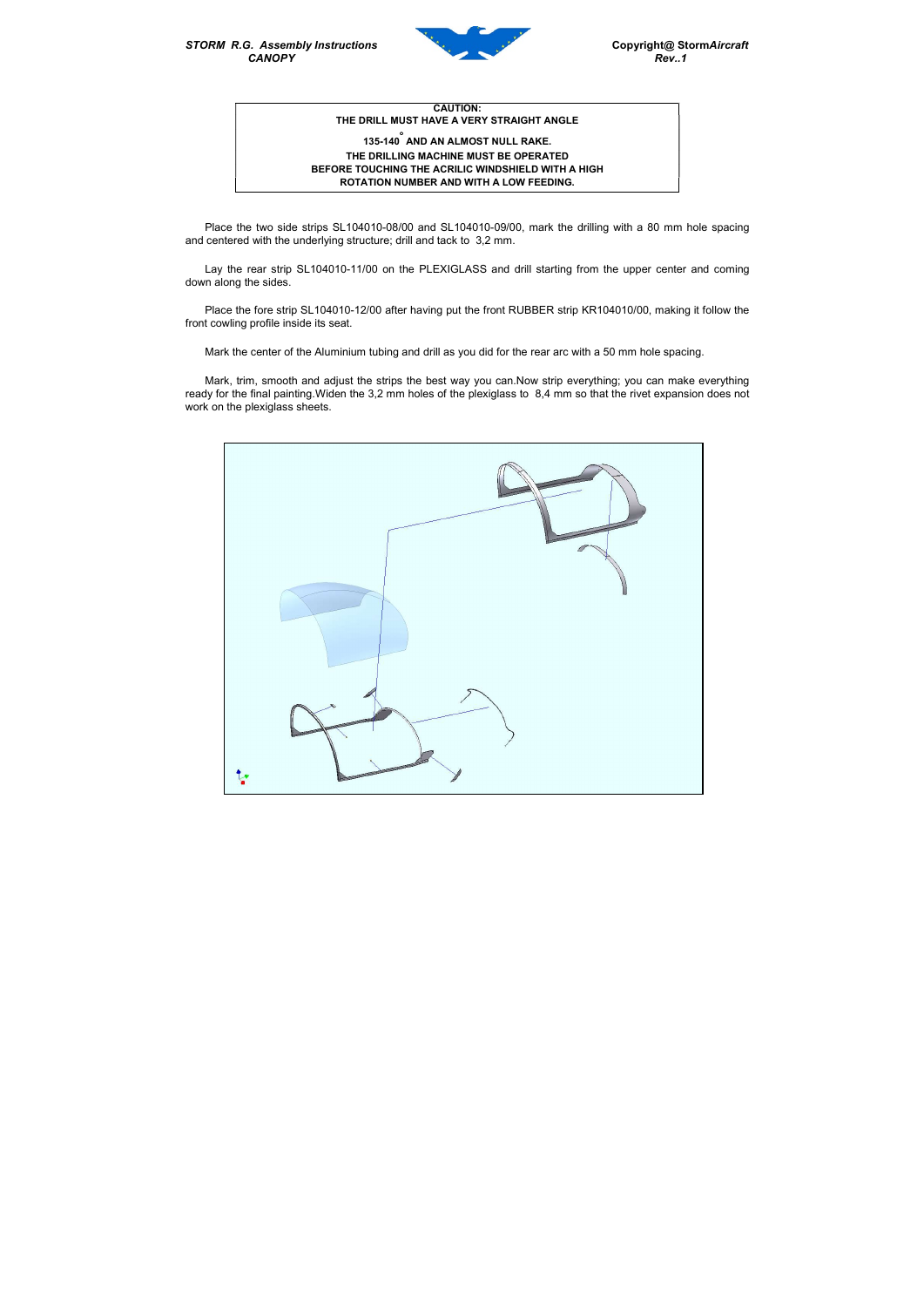STORM R.G. Assembly Instructions Copyright@ StormAircraft CANOPY Rev..1





DWG FASE 1 – STEP 1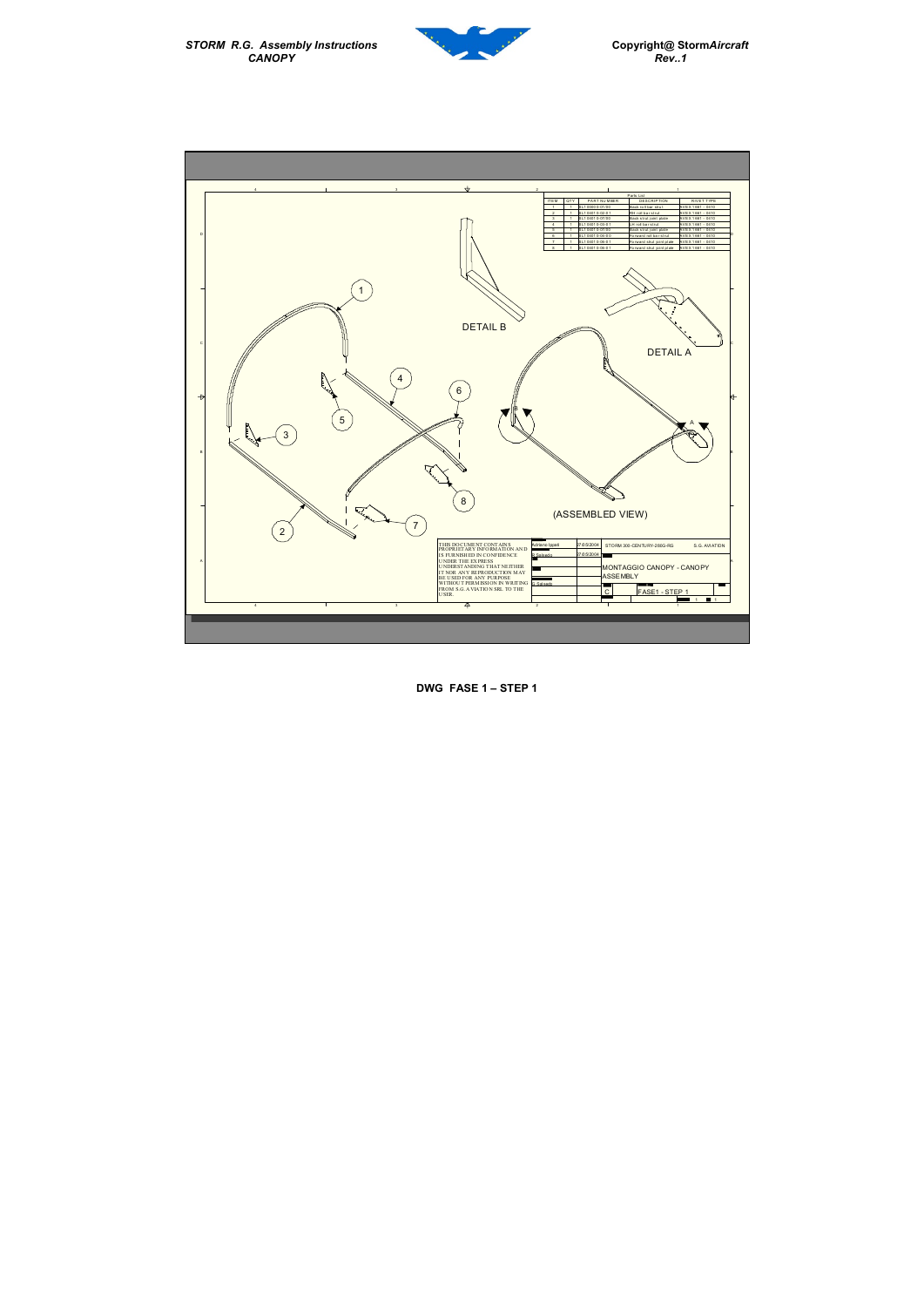STORM R.G. Assembly Instructions<br>CANOPY



DWG FASE 2 – STEP 2

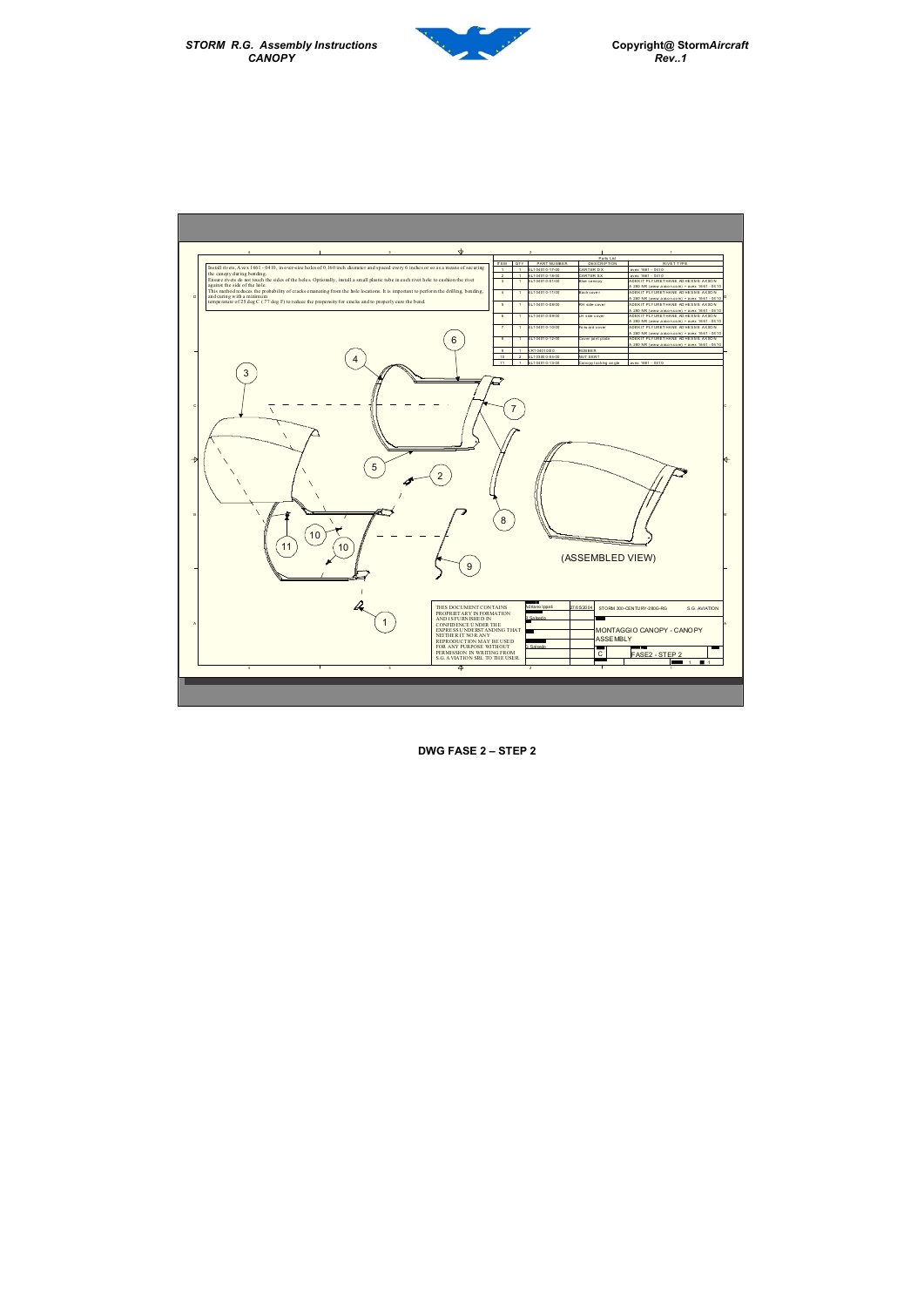DWG FASE 3 – STEP 3